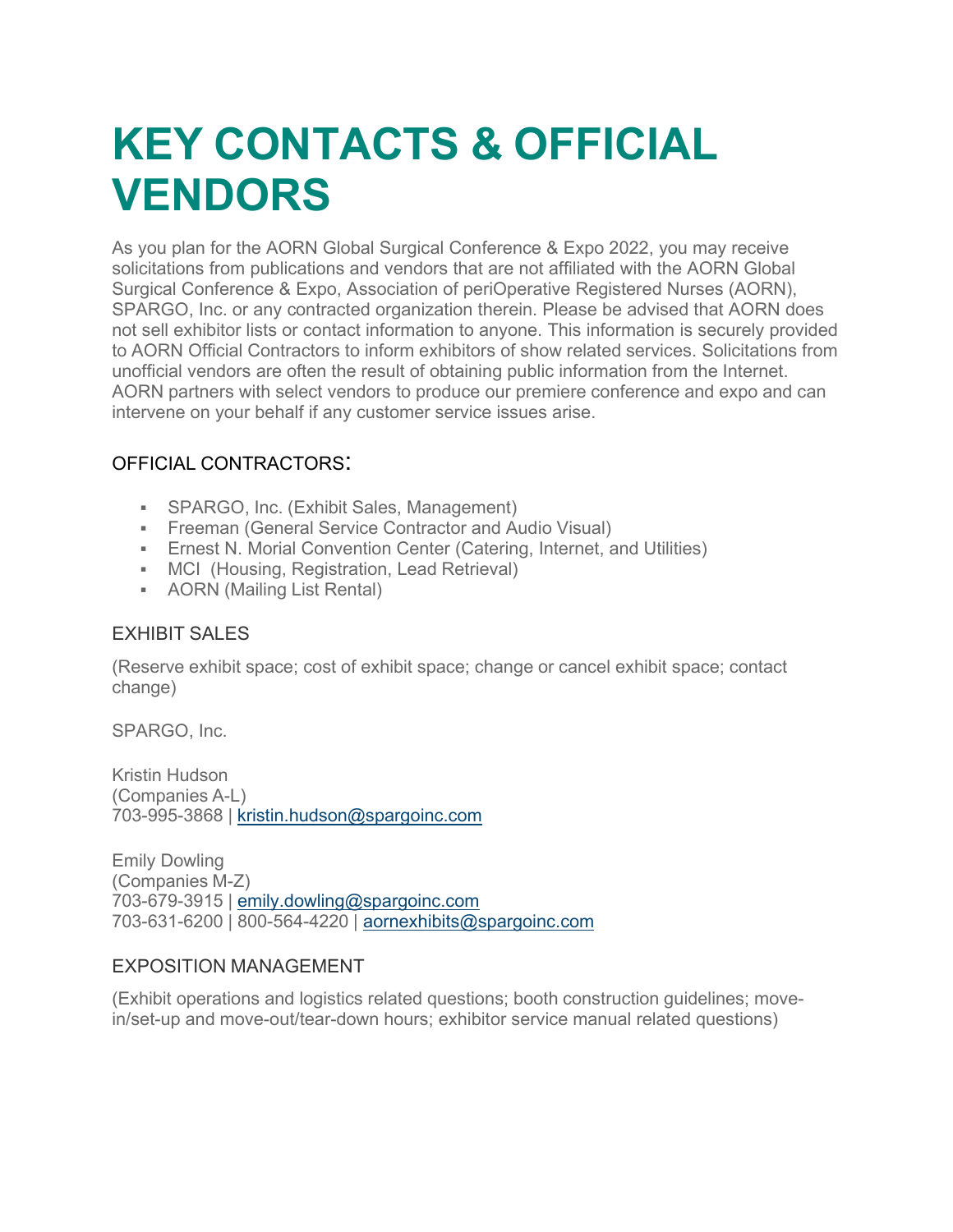SPARGO, Inc. Meghan Leahy, CFM 703-654-6929 | [meghan.leahy@spargoinc.com](mailto:meghan.leahy@spargoinc.com)

## FINANCE

703-631-6200 | [exhibitorservices@spargoinc.com](mailto:exhibitorservices@spargoinc.com)

#### SPONSORSHIP

Contact [industry@aorn.org](mailto:industry@aorn.org) for more information

## IN-BOOTH CE

Andi Dewes

[adewes@pfiedler.com](mailto:adewes@pfiedler.com)

## FREEMAN

Exhibitor Services (888) 508-5054 | [exhibitorsupport@freeman.com](mailto:exhibitorsupport@freeman.com)

# REGISTRATION AND HOUSING

**MCI** Domestic: 888-266-7745 | International: 972-349-5884 | [aorn@mcievents.com](mailto:aorn@mcievents.com)

# LEAD RETRIEVAL

**MCI** 480-797-2048 | [leads@mcievents.com](mailto:leads@mcievents.com)

# **FLORIST**

National Plant and Floral 702-956-8011 | [mary.collura@nationalplantfloral.com](mailto:leigh@conventionflorist.com)

#### INTERNET

Event Technology Services 504- 582-3095 | [technology@mccno.com](mailto:technology@mccno.com)

# CATERING

**Centerplate** 504-670-7200